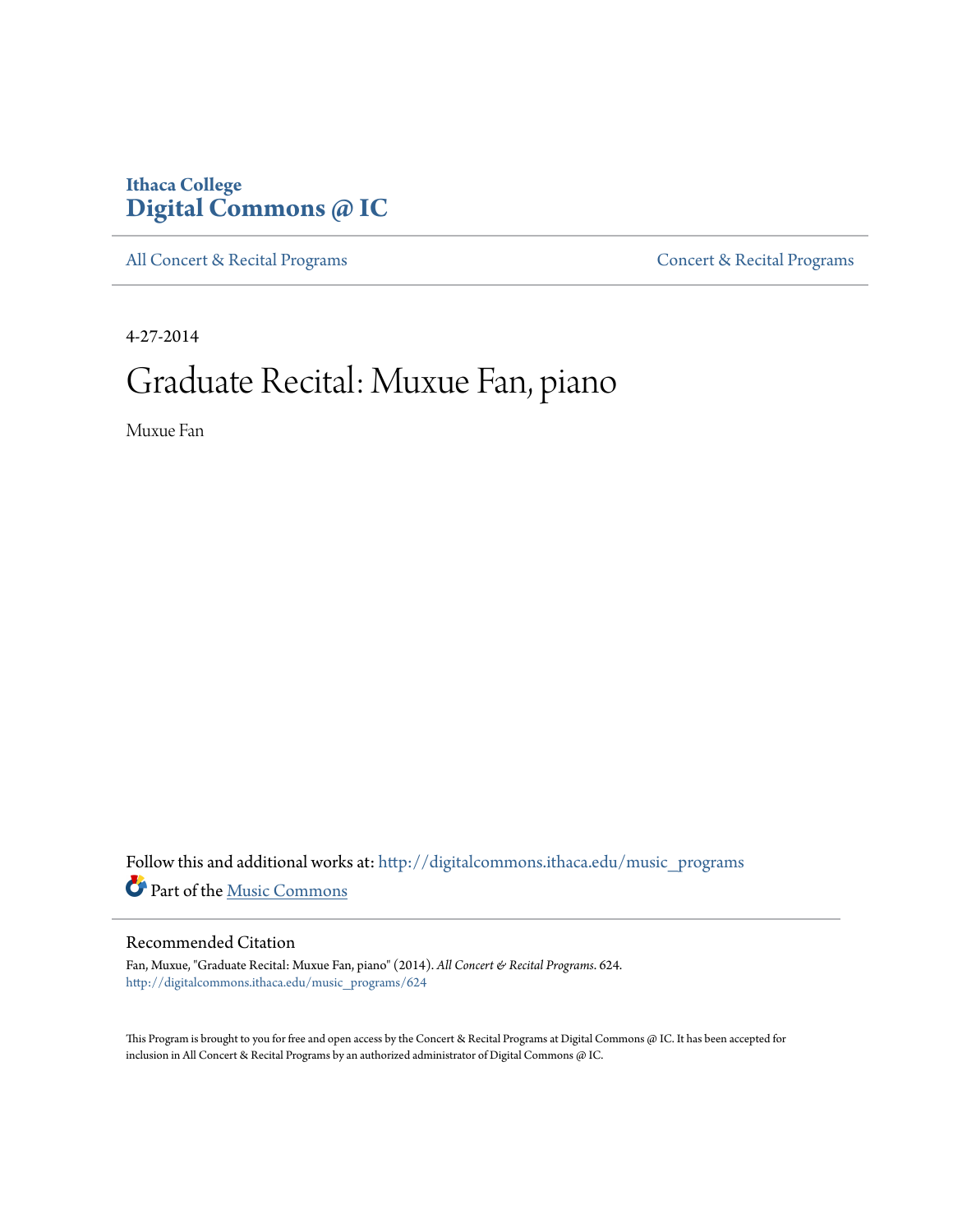#### **Graduate Recital:** Muxue Fan, piano

Hockett Family Recital Hall Sunday, April 27th, 2014 2:00 pm